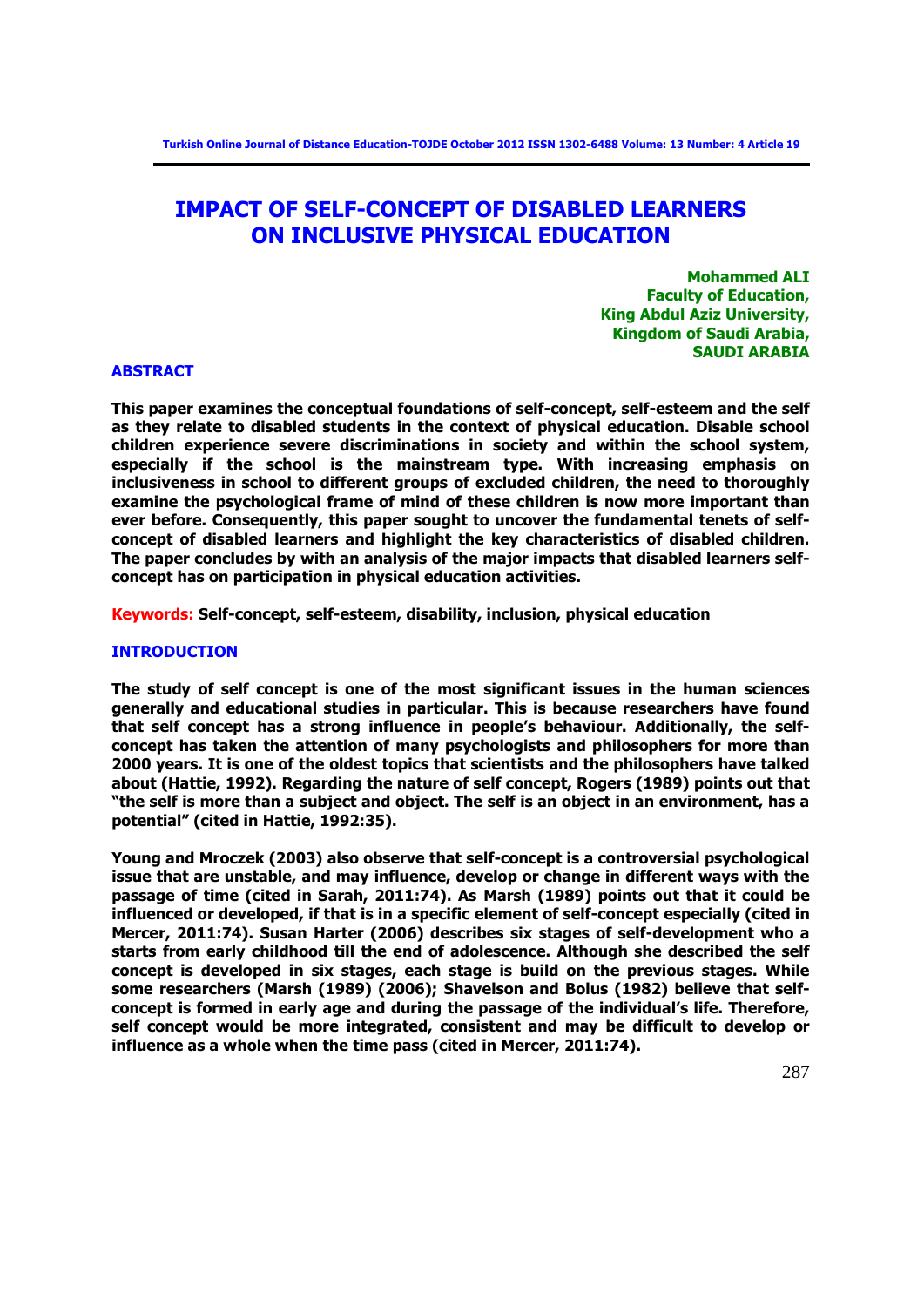**There are different definitions of the term self concept. However, all they all share a similar meaning.** 

**Hattie (1992) points out that a lot of writers describe the self by attitudes, evaluations, affectations and so on but not regarding the knowledge. Rosenberg (1979) believes that self-concept is "the totality of the individual's thoughts and feelings having reference to himself as object". Mercer (2011:13) states that "a person's self-concept consists of the beliefs one has about oneself, one's self perception".** 

**Similarly, Hamlyn (1983) defines the self-Concept as "the picture of oneself" (cited in Mercer, 2011:14). According to Shavelson, Hubner and Stanton (1976) state that self concept can be broadly defined as a person's perception of him/herself. These perceptions are formed through experiences within the environment and are influenced by environmental reinforcements and significant others. Self concept is generally understood as a person's report of self, but it may also be deduced from a person's responses to situations. Thus, there is a difference between self concept and inferred self concept. Self concept is how a person sees him/herself, while inferred concept refers to how others see him/her.** 

**Whereas, Pajares and Schunk (2005) refer to self-concept as "a self-description judgement that includes an evaluation of competence and the feelings of self-worth associated with the judgement in question in a specific domain" (cited in Mercer, 2011:14). Scholars like Lawrence, (1996) believe that the Self-concept is an individual's awareness of her/his own identity. There are three aspects of this concept: self-image (of what the person is), ideal self (what the person wants to be) and self-esteem (what the person feels about the discrepancy between what s/he is and what s/he would like to be).**

**There are many remarkable scholars e.g. Rene Descartes 1644, Freud 1900, Freud's daughter Anna 1946, Prescott Lecky 1945, Raimy 1948, Rogers 1947 and Shavelson For example, Purkey & Schmidt, 1987 pointed out that Roger's theory, one of the most influential self-concept theories has provided a complete system to help learn the importance of the self (cited in Purkey, 1988:2). While Shavelson sees that the significant tenets of the his model are that self-concept is multidimensional, hierarchical and that self-concept becomes increasingly differentiated with age. Shavelson's theory proposes a hierarchical model of self-concept with general perceptions of self as a person (i.e. global self-concept) posited at the top hierarchy of the structure. Moving downwards, the model becomes increasingly differentiated with general self-concept divided into two facets: academic self-concept and non-academic (i.e. physical, social, and emotional) self-concept.** 

**These facets can be further divided into specific domains (e.g., mathematics self-concept and physical appearance self-concept) (Shavelson, Hubner and Stanton, 1976).**

#### **THE IMPORTANCE OF SELF CONCEPT**

**In general self-concept is one of the most important targets of education, therefore educators and parents concur that children need to improve and develop high selfconcept characterised by tolerance, appreciation and acceptance of others (Buang, 2003).**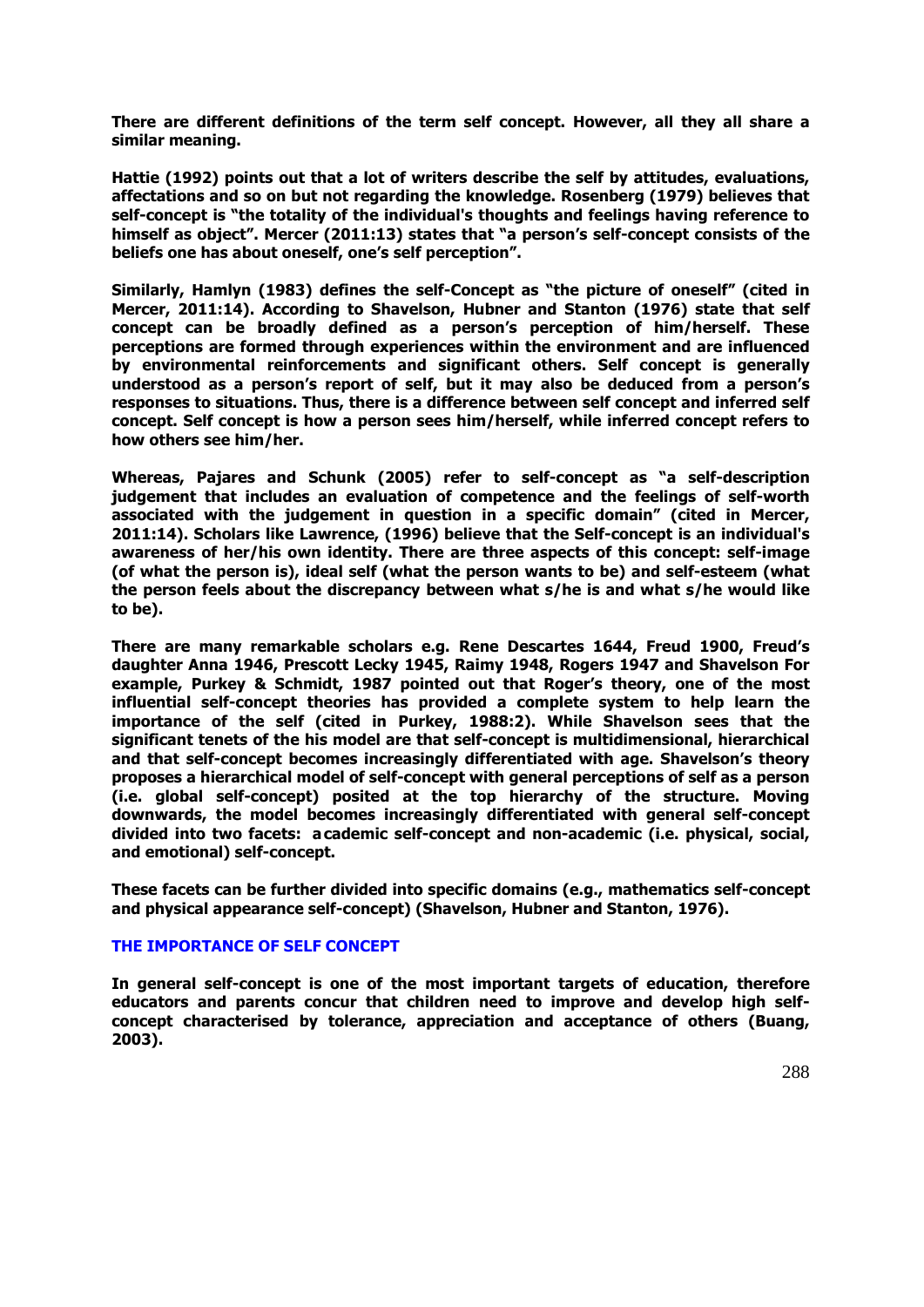**Self-concept at school seems to be affected by the image that other significant persons (teachers, parents, peers) have of the pupil (Harter, 1986). The pupils' self concept might be affected by social comparison with others in the same setting (Rogers, Smith, Coleman, 1978). Different social environments would therefore be expected to influence an individual's self-concept in different ways. Rohner's (1980) theory (reviewed in Mrug, Wallander, 2002) postulates that feeling accepted or rejected by one's significant others will affect the way a person views and evaluates oneself and the world.** 

**Feeling rejected by others will lead to greater hostility, low self-respect, emotional instability and unresponsiveness, and a negative view of the world, whereas feeling accepted by others will lead to a lower feelings of hostility, higher self-concept, emotional stability and responsiveness, and a positive view of the world.**

**The importance of self-perception for the growth and development of children has been demonstrated in studies showing how self-efficacy can enhance or impair the level of cognitive functioning and performance (Bandura, 1989).** 

**A child's expectations about his own capabilities determine his behavior and influence his motivation, effort, and persistence regarding both the difficulty of the task and task efficacy. Studies have clearly demonstrated how important the roles teachers have and how strong an influence on self-concept they have in creating relationships with students during school activities (Schweinhart, Weikart, Larner, 1986). The process leading to an enhancement of or decrease in the learner's self-concept begins with the interaction between teachers and students.** 

#### **SELF CONCEPT AND DISABILITY**

**Self concept is determined by one's perception of the self, as well as, other significant other's perception of one. Therefore when we consider the experiences of disabled learners, we can recognise how their self concept may be influenced by this. A disabled person (for instance, deaf and hard of hearing) understands that she/ he is different from others who do not have a similar disability. However, it is the extent of his understanding of him/ her that will determine whether he/she would have a negative self concept about the disability. Though, it is quite likely that the perception of others who are not disabled about the disability would be different from his/her own perception of him/her self.**

**Researchers (Cambra 2002; Jambor, Elliot 2005; Montgomery 1994; Mrug, Wallender 2002; Van Curp 2001; Westling, Allodi 2000) have agreed that some factors appear to influence the self concept of students with special needs, and those factors include: severity or degree of disability, age of onset of disability, acceptance of disability by parents, type of school (regular or special) and special support. Others factors may be labelling and identification group adherence (cited in Schmidt and Cargan, 2008, p.9). Schmidt and Cargan (2008, p.9) noted that earlier research conducted on the selfconcept of deaf or hard of hearing students and their hearing peers in regular settings has shown inconsistent results.** 

**Montgomery (1994) in Schmidt and Cargan (2008, p.9) reports a study of self concept of children with learning disabilities and reclining support in regular classes shows that those children have a lower academic self-concept than their peers without disabilities, but the two groups do not differ in global self-concept or in other dimensions of selfconcept, like social competence, affective, physical, or family.**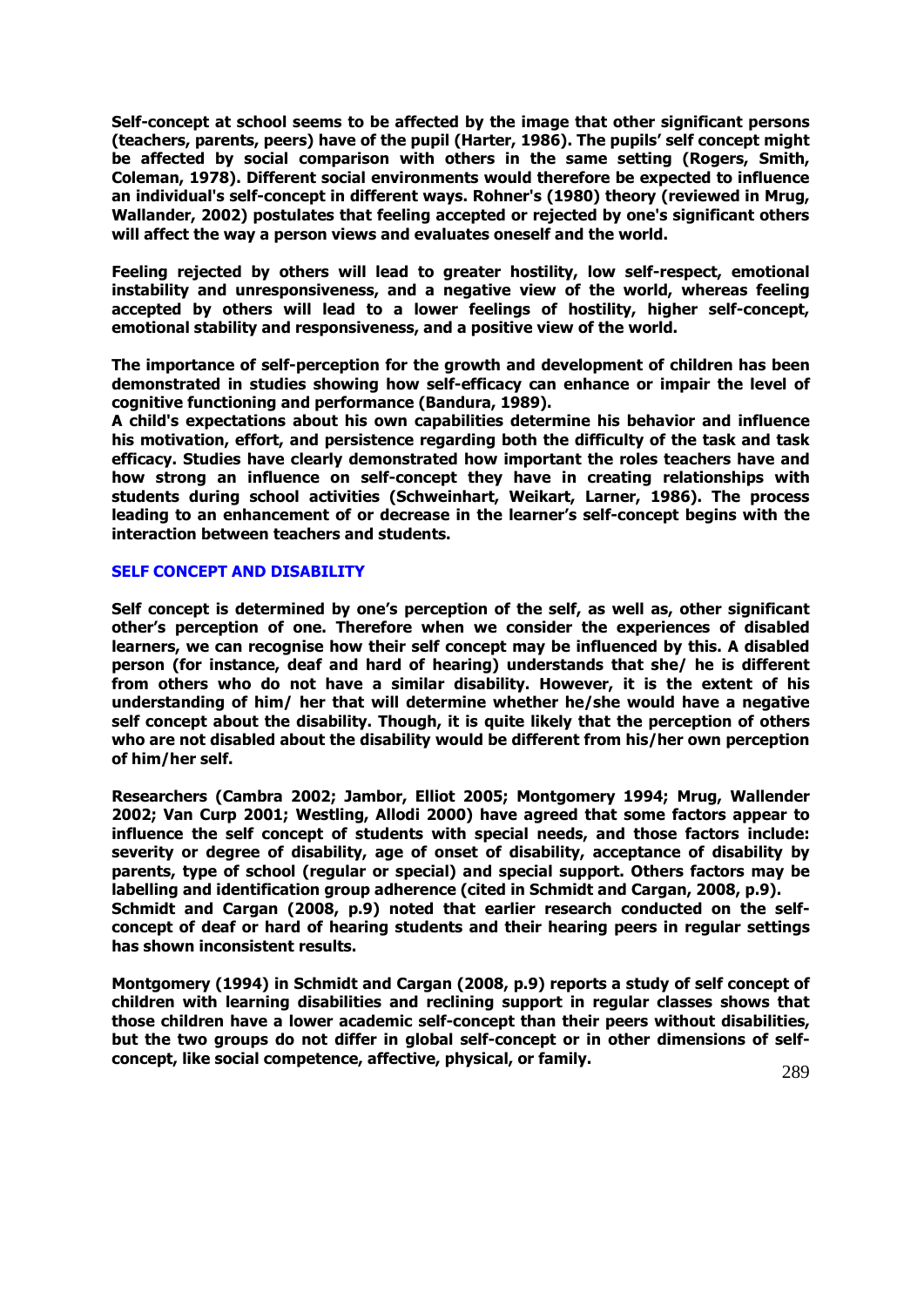**However, other researchers (Cambra and Silvestre, 2003) have suggested that significant differences between integrated students (students with hearing impairments, physical disabilities and learning disabilities) and their counterparts in the social and academic dimensions, which is lower in children with special needs, but the differences in physical self-concept dimension are not statistically significant (Schmidt and Cargan, 2008, p.9).**

### **PHYSICAL EDUCATION**

**Physical Education is a part of our education system, and one of the goals of physical education is to make students active and healthy during their lifetime. Physical education should be a part of the total education of every child. According to Ahmed (2005) Schools are an effective way to acquire children health-related behaviours, through childhood and adolescence. Physical education is a part of a general education and must be included in each day. Physical activity refers to "movement of the human body that results in the expenditure of energy at a level above the resting metabolic rate" (Anshel, Freedson, Hamill, Haywood, Horvat, & Plowman, 1991, p. 113).** 

**Inclusive physical education stresses that each special needs student has the right to risk, try to win or no, autonomy, and choice, as his/her peers. AL-Matar and Hassan (2005) defined inclusive physical education as "a programme that it provides opportunities for all students regardless of their abilities or interests to participate in physical activities". In addition, the Inclusive physical education program is characterized as progressive in activities for all pupils, and it provides supporting by varying degrees depending on their needs and interests.** 

**The activities could be adjusted individually, if necessary, so that the expectations of the program and be realistic and appropriate, giving the right choice, risk, and help students when they needed (P. 100).**

# **PHYSICAL EDUCATION AND SELF-CONCEPT**

**Some Specialists in physical education believe that it is one of the most important parts of our general education system. As Ahmed (2005) points out "physical education is very important for the health and happiness students". It is a distinct and an essential part of general education programme, and it also could obviously enhance more than most elements of development including "health, physical fitness, movement knowledge, academic performance, goal setting, self-esteem, stress management, and social skills" (P, 30).**

**There are many benefits coming by doing physical activity, and psychological benefit of physical activity is one of them, and self-concept is one of this psychological benefits. Folkins & Sime (1981) points out exercise and enhanced fitness may positively influence mood and self-concept. According to Taylor & Fox (2005) studies has been pointed out a positive relationship between self concept and exercise. Diane & Williams (2008) point out three socializing elements (parents, peers, and coaches) could influence on physical activity-related cognitions, behaviours, and self-concept throughout life. Additionally, despite of the importance peers, particularly, in the field of sports and youth, studies are still at the beginning. Ullrich-French & Smith (2006) point out positive peer relations is associated with many psychological benefits one of them is a stronger feelings of selfesteem.**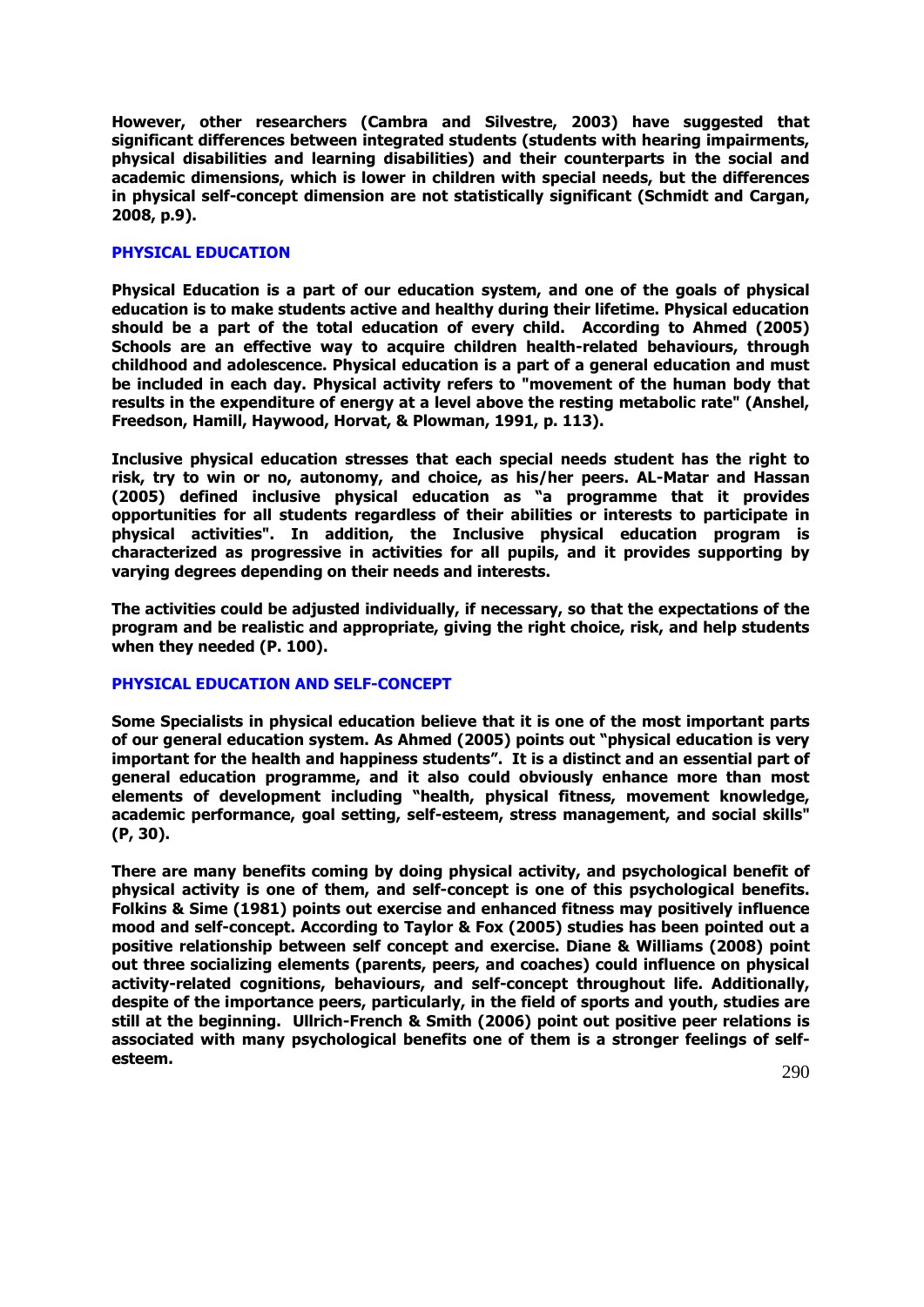**According to Kelly & Melograno (2004) physical education " though not alone in the responsibility to foster positive personal and social attitudes (e.g., cooperation, selfconcept, responsibility, and best effort), provides a unique setting in which children can learn these key life skills and incorporate them into their daily lives"(P, 37).**

**Laker (2000) points out that almost all children could be encouraged to love and appreciate some element of sports, almost all children could be good at physical education. However, it might be that some children love to play football, and others might love to do other sports to continue their fitness. There is something good in physical education and sports for almost every person. Children have to take their opportunity to be able to get any benefit from their school physical education experiences to benefit their self-concept. School sport and physical education could help children to develop a good self-concept and in avoiding a negative images. Obviously, there is a positive relationship between exercises and self-concept (Biddle, 1995; Marsh & Redmayne, 1994; Sonstroem, 1984). Sonstroem (1984) noted that changes may be associated with improved understanding and physical fitness, although some studies have not demonstrated that lack of physical fitness changes in self-concept, exercise programmes appears to lead to increases in self-esteem, that started by low self-esteem.**

**Weinberg and Gould (2006) points out that in the same direction to the sport personality studies, the exercise and self-concept studies have seems that the best way to think of self-concept or self-esteem not just as a general trait (global self-esteem).However, as one includes many content elements such as social self-concept, academic self-concept, and physical self-concept. Moreover, it could find a participant's relationship between the exercise and physical education with self-concept, self-esteem and self efficacy (Fox, 1997).**

**Weinberg and Gould (2006) points out that some people consider self-concept is one of the most important measures of psychological benefit.** 

**Recently, believed that changes in self-concept and self-esteem that could be as reason to changes in the body image by changes in the body as r esult of physical fitness training. Gruber (1986) found out those changes in self-concept and self-esteem related to a direct participation in play and physical education lessons.**

**Self concept is determined by one's perception of the self, as well as, other significant other's perception of this one's. Therefore when we consider the experiences of disabled learners, we can recognise how their self concept may be influenced by this. A disabled person (for instance, deaf and hard of hearing) understands that she/ he is different from others who do not have a similar disability. However, it is the extent of his understanding of him/ her that will determine whether he/she would have a negative self concept about the disability. Though, it is quite likely that the perception of others who are not disabled of the disability would be different from his/her own perception of him/her self (Schmidt and Cargan, 2008, p.9).**

**Researchers (Cambra 2002; Jambor, Elliot 2005) have agreed that some factors appear to influence the self concept of students with special needs, and for example: severity or degree of disability, age of onset of disability, acceptance of disability by parents, type of school (regular or special) and special support. Others factors may be labelling and identification group adherence.**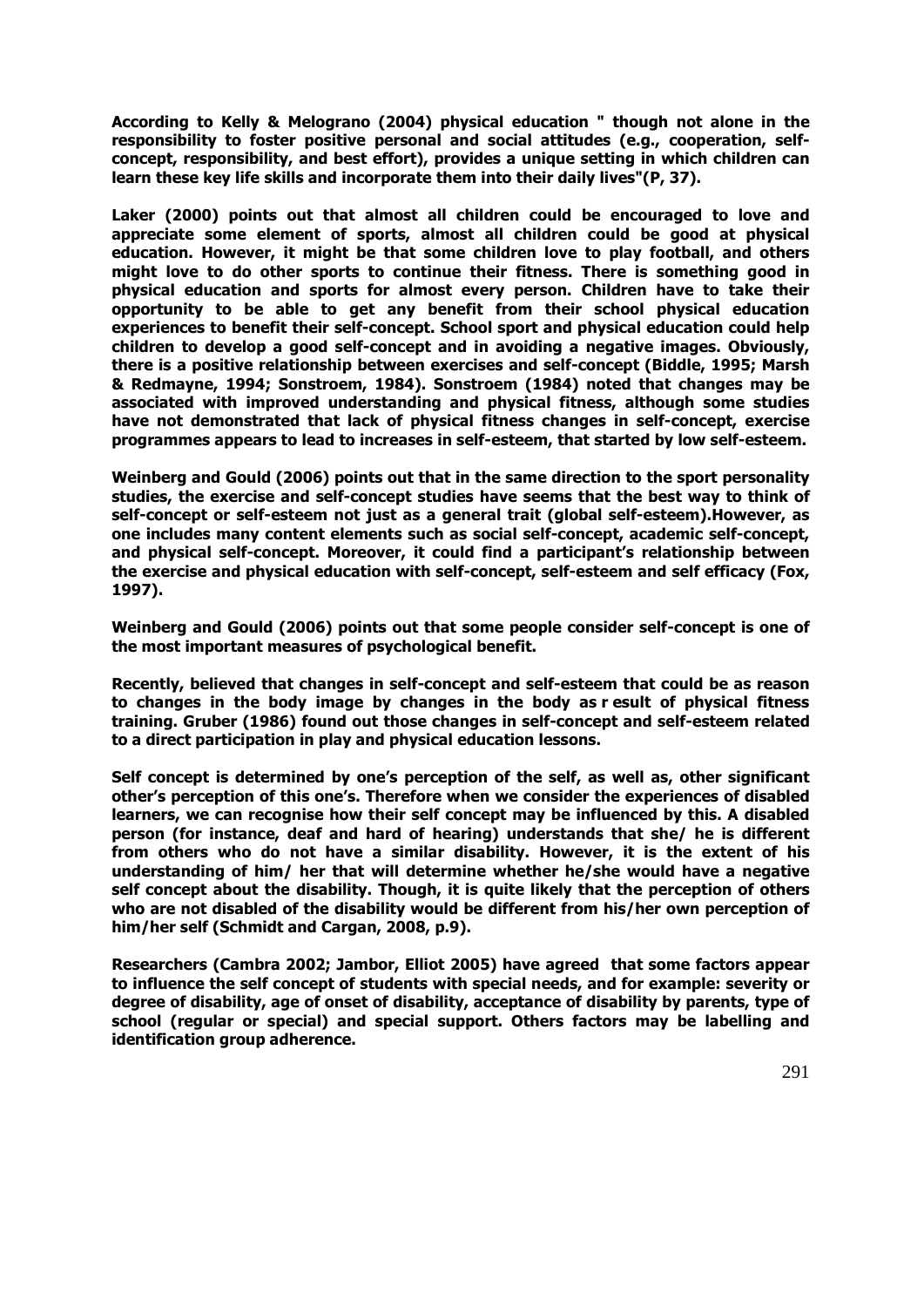**Schmidt and Cargan (2008, p.9) noted that earlier research conducted on the selfconcept of deaf or hard of hearing students and their hearing peers in regular settings has shown inconsistent results. Montgomery (1994) reports a study of self concept of children with learning disabilities and reclining support in regular classes, the study's results show that those children have a lower academic self-concept than their peers without disabilities, but the two groups do not differ in global self-concept or in other dimensions of self-concept, like social competence, affective, physical, or family. However, other researchers (Cambra and Silvestre, 2003) have suggested that significant differences between integrated students (students with hearing impairments, physical disabilities and learning disabilities) and their counterparts in the social and academic dimensions, which is lower in children with special needs, but the differences in physical self-concept dimension are not statistically significant.**

**Deaf and DHH are Suffering of Linguistic problems that adversely influence their selfconcept, and that linguistic has a clear influence on children growth, and there is a strong relationship between the linguistic and a mental development. Additionally, whenever, the amount of child linguistic increased and improved, and that would reflect on mind developed, and there is a relationship between a linguistic and ideas and where each of them affects the other (Burns, 1981).** 

**Disabilities have an impact on self-concept for the disabled. In the same context, Rushdie (2007) points that self-concept is one of the concepts affected directly and clearly by Disability at Disabled generally and Deaf and DHH in particular that will be come through social, cognitive and developmental constraints imposed on disabled all that will be reflected in the ability of psychological adjustment and social and healthy growth.**

**AL Gaddafi (1994) noted that self-concept of disabled child is growing according to the kind of treatment he or she will receive from his or her parents and family members and to receive the reward or being exposed to punishment. Moreover, when disabled child feels rejected and not accepted by others, or when going through the experience of freedom is restricted or deprive them of opportunities to express his feelings, or prevent him from taking the requirements of environment.** 

**In this case he or she will feel the whole world against him or her, and which makes him or her does not want others' company or integrate with them even if they were members of his or her family.** 

**The experiences and feelings that child has been exposed to it during their growth has a significant impact on self-concept in this regard, Sheikh (2003) stresses that child expertises through the process of socialization play an important role in a formation of his or her idea about himself and the formation of his or her character through his interactions with parents and the interaction with them. Additionally, children who feel loved and accepted will have a positive feeling about them self. Jones (1985) Indicates disabilities individuals often show high levels of negative self-concept, the concern degrees, a reliability sense, and instability.**

**Self-concept is affected by other assessments, especially, people are interested in his or her life through a social interaction with him her. Dugan (2003) confirms that low selfconcept in hearing-impaired the result of the belief that other people have negative feelings and negative thoughts against them, which in fact does not exist.**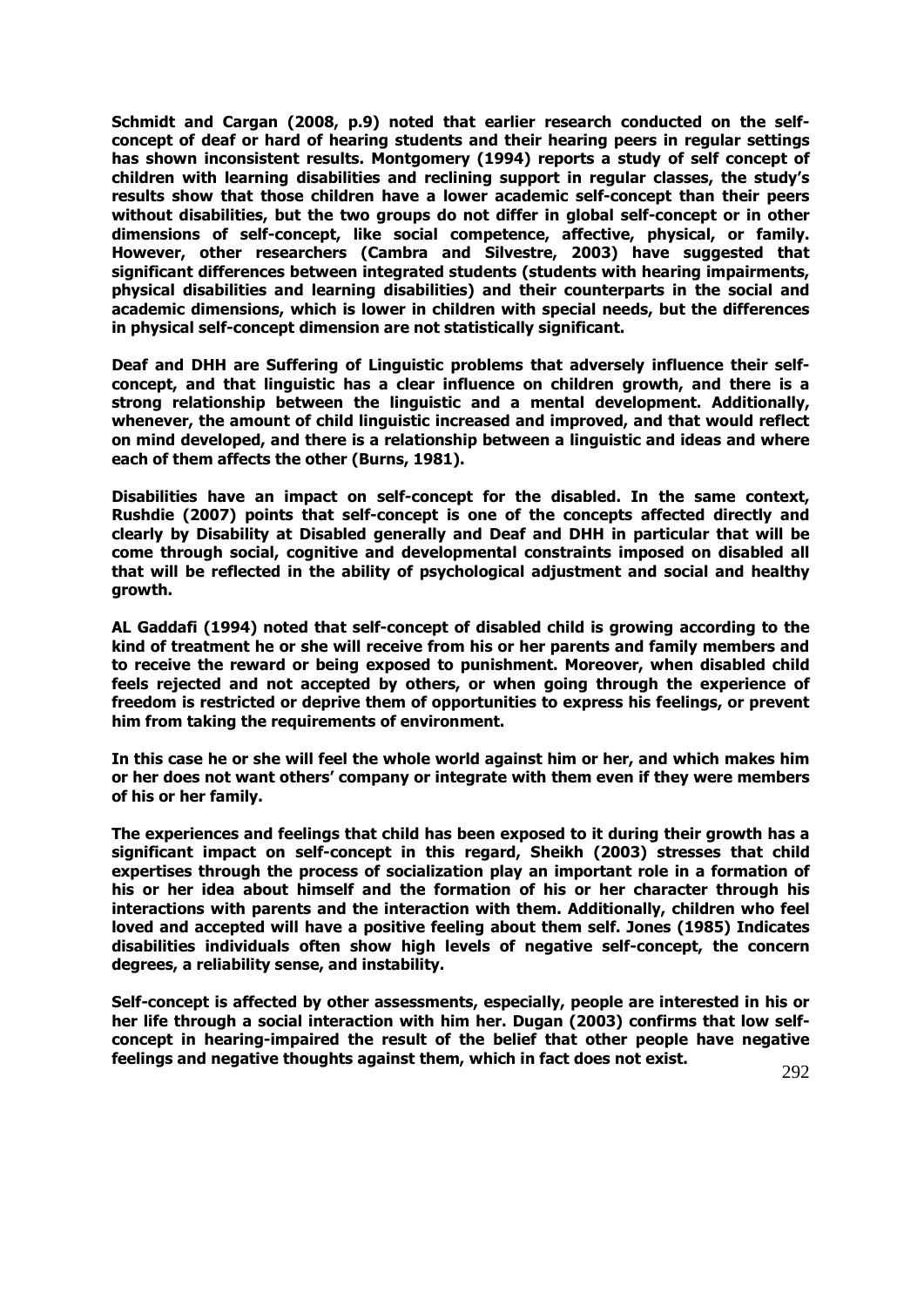**Gaddafi (1994) noted that self-concept upon disabled is not coming from nothings, but it is achieved as a result of person as a member of the community affected by their relations with individuals around him or her and their opinions and judgments they make of their behaviour towards him, and that without this social environment, self -concept becomes limited as far as the isolation of the person.**

**Several studies have revealed that, low self-concept at Hearing-Impaired compared Hearing students. Teri (2002) results in his results in his study that there is a negative correlation between self-concept and hearing impairment. Yatman (2000) also in his study the results showed low self-concept in hearing-impaired compared to ordinary students. John, Gerrard and Carolyn (1999) aimed to identify the effects of early language development, socialization, and models of the environment learning on the growth of self-concept of Deaf and hearing impaired, and the sample consisted of two groups of children: A group of children are deaf and hard of hearing to deaf parents, and the other group of children are deaf and hard of hearing for ordinary parents, and the study's results to the following:**

- **Deaf and hearing impaired with Deaf parents with a high self compared with their peers of Deaf and hearing impaired with ordinary parents.**
- **Deaf and hearing impaired in boarding schools have the concept of high compared to their peers of Deaf and hearing impaired in the regular public school classroom.**

**According to Martinez & Silvester (1995) study aims to identify the level of self-concept among students of adolescents deaf and ordinary, and the study sample consisted of (20) Deaf and (20) students from the ordinary, their aged between (14-19) years, and study results in that the concept of self in ordinary individuals was higher than Deaf student .According to Windle & Windle (1995) study aims to relationship study between the selfconcept and poor psychological adjustment.** 

**Study which examined four dimensions of aggressive behaviour of the social self and its relationship to poor psychological adjustment and social in a group of males, the study found the results to the presence of high levels of poor psychological adjustment and social disorder and depression, negative self-concept, in addition to, the study concluded in its findings that aggressive behaviour may appear in childhood may only does not cause problems in personal in adulthood, while the continuation of this behaviour from childhood to adulthood may lead to a personality disorder and self-concept, a nd the personal , social negative and poor psychological adjustment and social.**

# **BIODATA and CONTACT ADDRESSES of the AUTHOR**



**Mohammed Y. ALI is a University lecturer at the Faculty of Education in Department Physical Education in "Special Physical Education", King Abdul Aziz University, Jeddah, Saudi Arabia. He has a Master Degree in Physical Education in ( Special Physical Education) from King Saud University-Riyadh. His main research interests is in inclusive physical education, sports and exercise psychology. He is a PhD researcher at the School of education, University of Leeds, and the focus of his research is 'The Impact of Inclusion of Physical Education on Self Concept of Deaf students'.**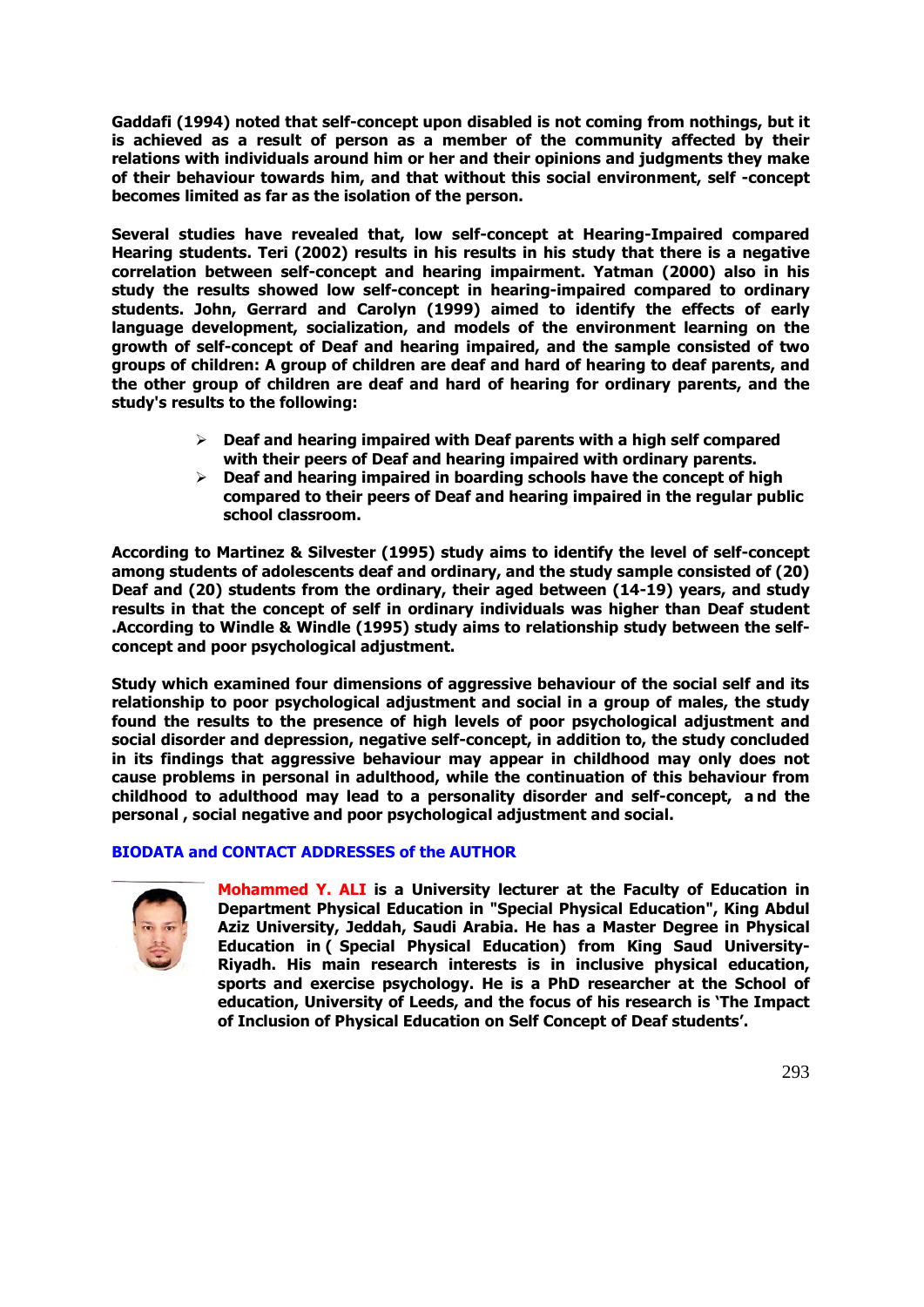**Mohammed ALI Faculty of Education, King Abdul Aziz University, Kingdom of Saudi Arabia, SAUDI ARABIA Email: [my1971323@hotmail.com](mailto:my1971323@hotmail.com)**

## **REFERENCES**

**Ahmed, S. (2005).** Education And Physical Education: Global Printers**. New Delhi.**

**Al-Gaddafi, R. (1994).** Psychological Disability**, the Open University, Tripoli.**

**Al-Matar, A and Hassan, A (2005).** Physical Education For Special Needs**. Dubi:Dar AL-Qalam.**

**Anshel, M. H., Freedson, P., Hamill, J., Haywood, K., Horvat, M., & Plowman, S. A. (1991).**  Dictionary Of Sport And Exercise Sciences**. Champaign, IL: Human Kinetics.**

**Bandura, A. (1989) Regulation of cognitive processes through perceived self-efficacy',**  Developmental Psychology**, 25, 729-735.**

**Biddle, J. H. (1995). Exercise and psychosocial health.** Research Quarterly for Exercise and Sport**, 66, 292-297.**

**Buang, Z. (2003). The Self-Concept Among Final Year Engineering Students In A University College. Accessed on 17-03-2011. [http://library.utem.edu.my/index2.php?option=com\\_docman&task=doc\\_view&gid=799](http://library.utem.edu.my/index2.php?option=com_docman&task=doc_view&gid=799&Itemid=208) [&Itemid=208](http://library.utem.edu.my/index2.php?option=com_docman&task=doc_view&gid=799&Itemid=208)**

**Burns , R. B(1981). Introduction to item response models and their assumption . In R.K Hambleton (Ed)** Application of Their Response Theory**. Vancouner BC: Educational , Research Institute of British Colombia.**

**Cambra, C. (2002). Acceptance of deaf students by hearing students in regular classrooms.** American Annals of the Deaf**, 147, 38–45.**

**Cambra, C., Silvestre, N. (2003). Students with special educational needs in the inclusive classroom: social integration and self-concept,** European Journal of Special Needs Education**, 18, 197-208.**

**Diane G, & Williams, L. (2008).** Psychological Dynamics of Sport and Exercise**. Champaign, IL: Human Kinetics**

**DUGAN. M. 2003.** Living With Hearing Loss**, Washington: Gallaudet University press.**

**Folkins, C. H. & Sime, W. E. (1981). Physical fitness training and mental health.** American Psychologist**, 36, 373-389.**

294 **Fox, K. R. (1997). The physical self and processes in self-esteem development. In: K.R. Fox, Editor,** The Physical Self: From Motivation To Well-Being, Human **Kinetics, Champaign, II, pp. 111–139.**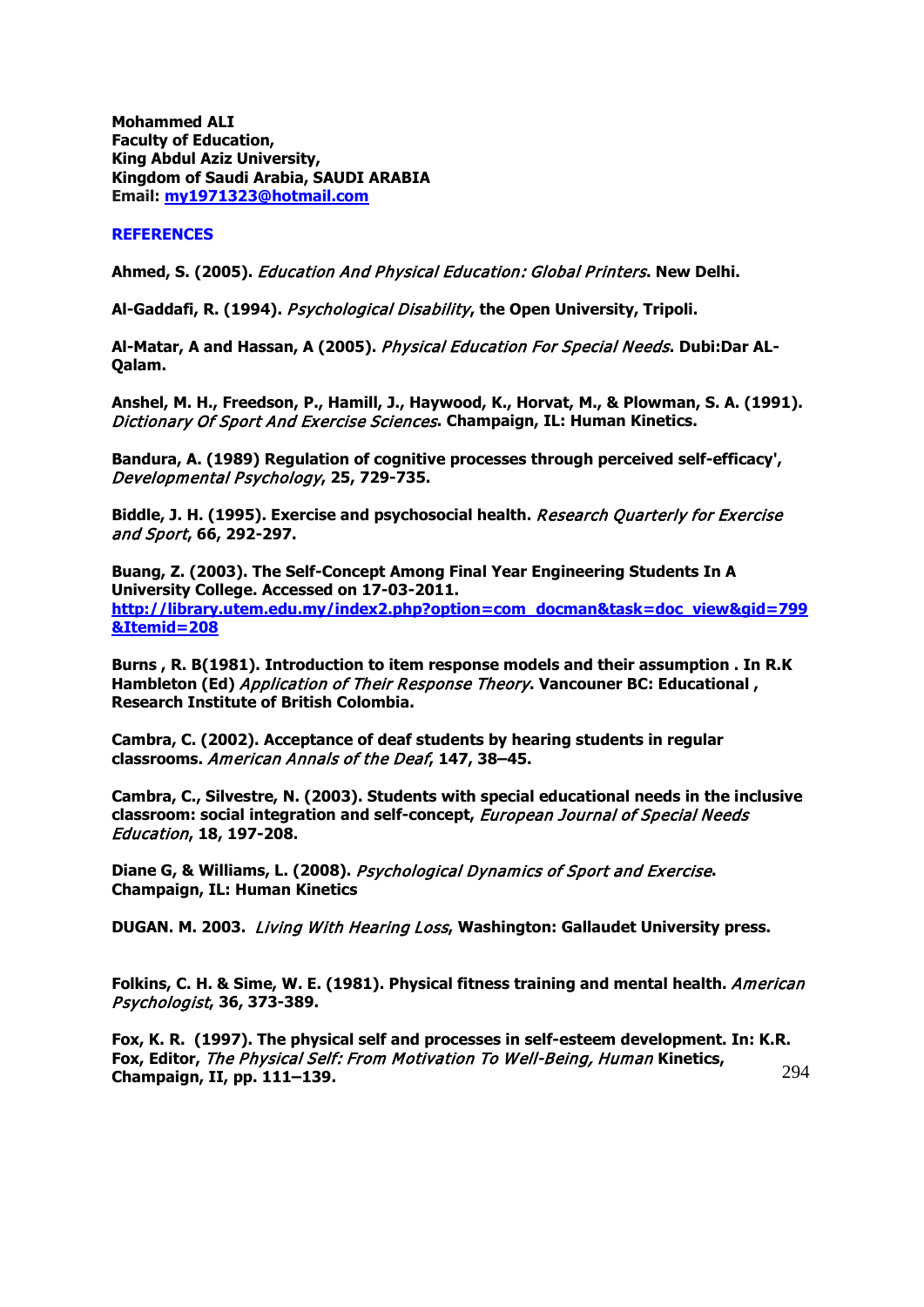**Gruber, J. J. (1986). Physical activity and self-esteem development in children. In G.A. Stull & H.M. Eckert (Eds.),** Effects Of Physical Activity And Self-Esteem Development In Children. **(The Academy Papers No 19).**

**Harter, S. (1986). Processes underlying the construction, maintenance, and enrichment of the self-concept in children, in: J. Suls & A. Greenwald (Eds.)** Psychological perspectives on the self **(vol. 3,137-181). London: Lawrence Erlbaum.**

**Hattie, J.A. (1992).** Self-Concept**. Hillsdale, New Jersey: Lawrence Erlbaum Associates.**

**Huitt, W. (2009). Self-concept and self-esteem.** Educational Psychology Interactive**. Valdosta, GA: Valdosta State University. Retrieved [28-03-11], from <http://www.edpsycinteractive.org/topics/regsys/self.html>**

**Kelly, L. E. & Melograno, V. J. (2004).** Developing The Phvsical Education Curriculum: An Achievement-Based Approach**. Champaign, IL: Human Kinetics.**

**Jambor, E., & Elliott, M. (2005). Self-esteem and coping strategies among deaf students.**  Journal of Deaf Studies and Deaf Education**, 10(1), 63-81.**

**John E., J. M Gerrard. & P. L. Carolyn. 1999. Determinants of self –concept in – deaf and hard of hearing children,** Journal of developmental &physical Disabilities**, Sep.vol .11(3), pp237-351**

**Jones, C.J. 1985. Analysis of the self-concepts of handicapped students.** Remedial and Special Education**, 6(5), 32-36.**

**Laker, A. (2000).** Beyond The Boundaries Of Physical Education**, Routledge, London.**

**Lawrence, D. (1996)** Enhancing Self-Esteem In The Classroom**. London: Paul Chapman.**

**Marsh, H.W., & Redmayne, R.S. (1994). A multidimensional physical self-concept and its Relation to multiple components of physical fitness.** Journal of Sport and Exercise Psychology**, 16, 45-55.**

**Martinez, M and N. Silvester. 1995.Self- concept in profoundly deaf adolescent pupils.** International Journal of Psychology**, 3(1).305-316.**

**Mercer, S. (2011).**Towards an Understanding of Language Learner Self-Concept**. New York: Springer.**

**Montgomery, M. S. (1994). 'Self-concept and children with learning disabilities: observer–child concordance across six context-dependent domains',** Journal of Learning Disabilities**, 27, 4, 254–263.**

**Purkey, W. (1988). An Overview of Self-Concept Theory for Counselors. <http://www.ericdigests.org/pre-9211/self.htm>(Accessed on 16-03-2011 )**

295 **Rushdie, S. M. (2007) Self-concept and its relationship to some variables to the students of deaf and hard of hearing in the special education programs in Riyadh.** Journal Education College, University of Beni Suef**, vol 2. <http://www.groub.com/ksu/ksu6.pdf>(Accessed on 25-03-2011 ).**